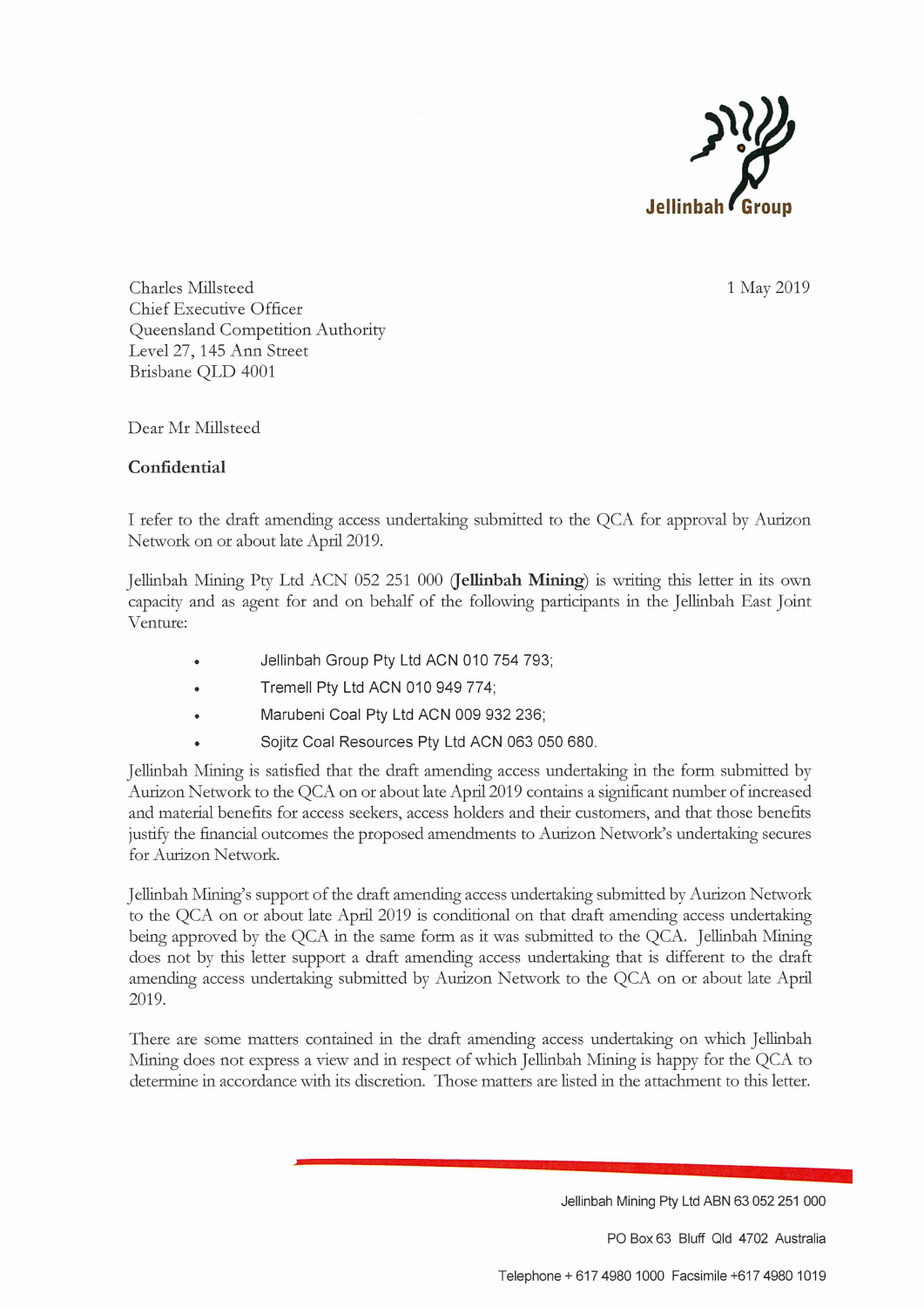Subject to those matters and the terms of the attached 'UT5 DAAU Implementation Deed' between Aurizon Network and the Company (including the condition that the QCA approves of the UT in the exact form (subject to immaterial changes) submitted by Aurizon Network to the QCA), Jellinbah Mining and the JV Participants for whom it acts as agent support the QCA's approval of the draft amending access undertaking.

If the QCA makes a final decision to refuse to approve the draft amending access undertaking, does not make a final decision to approve the draft amending access undertaking by the 'Specified Date' in the 'UT5 DAAU Implementation Deed' or Aurizon Network breaches clauses 3.1, 4.4, 5, 6 or 10 of the `UT5 DAAU Implementation Deed', then the Company may make further submissions to the QCA including in connection with the draft amending access undertaking.

Please feel free to contact Noel Leach at nleach@jellinbah.com.au should you have any matters you would like to discuss.

Yours sincerely

**Greg Chalmers** EO Jellinbah Group